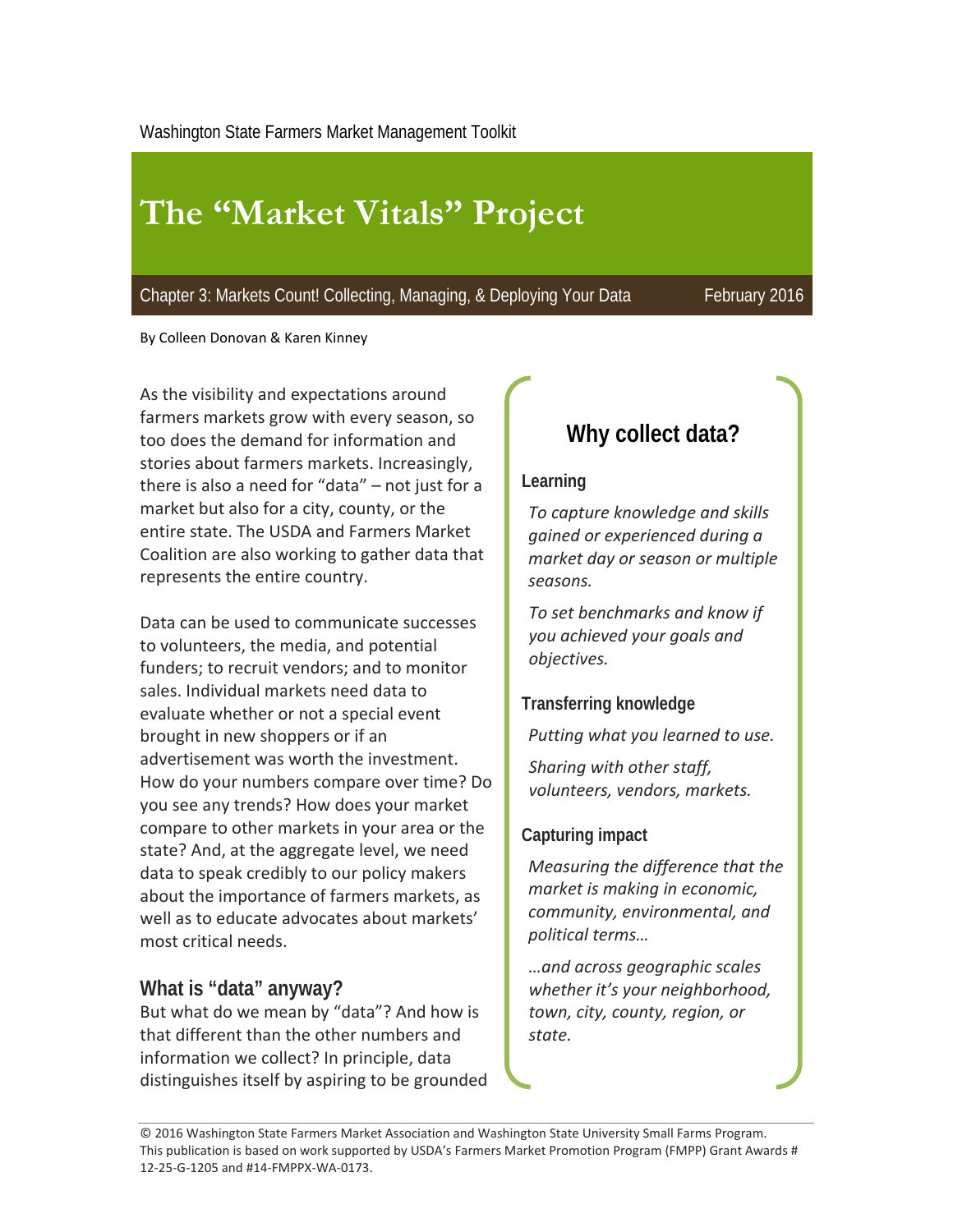in scientific theories and methods. Ideally, the ways data is collected should be standardized and transparent; the data analysis should be empirically objective; and reports should be as open and unbiased as possible. That's the goal.

In other sectors of the agricultural economy, grower marketing interests are represented by commodity commissions or industry groups. With farmers markets, it is far more of a grassroots, bottoms up effort. And the work of collecting data is especially challenging. Why?

To start, business is largely done on a cash‐basis; this is changing but cash is still the rule. There are no bar codes, cash registers, or club cards to track consumer data. Second, each market has multiple vendors and vendor types – each is a unique small business that may or may not want to share information. These businesses may have very different ways of managing information – from formal protocols to the "back of the envelope" – so vendors might not always have the data you need available in the moment. And, finally, while markets may be consistent within their own organizations, there are few "industry standards" about what data to collect and how to do it. This is especially challenging when the market manager is already juggling so many responsibilities. So, what do we do?

# **Market Managers Come Together**

In November 2010, a group of nineteen market managers from King County, WA came together to discuss and create a list of twelve "Market Vitals."<sup>1</sup> The idea was to select only the most important indicators for farmers markets to monitor – their "vital statistics." The assumption was that a limited number of thoughtfully selected pieces of information would be easier to collect, monitor and remember. We also know that too much information can get in the way and cause us to lose sight of what is actually important. It turns out that our brains are especially good at keeping track of groups of five. So our goal was to come up with two groups of five (or a total of ten) "Market Vitals."



Workshop participants review notes on the 'sticky wall' for each of the Market Vitals.

To maximize its impact, we knew this project had to be as inclusive of as many market managers as possible. Knowing how busy managers already are, we wanted to keep the project both manageable and relevant to each market. Being able to think across a

 $1$  The workshop was organized by the King County Agriculture Program and Puget Sound Fresh by Karen Kinney and Colleen Donovan.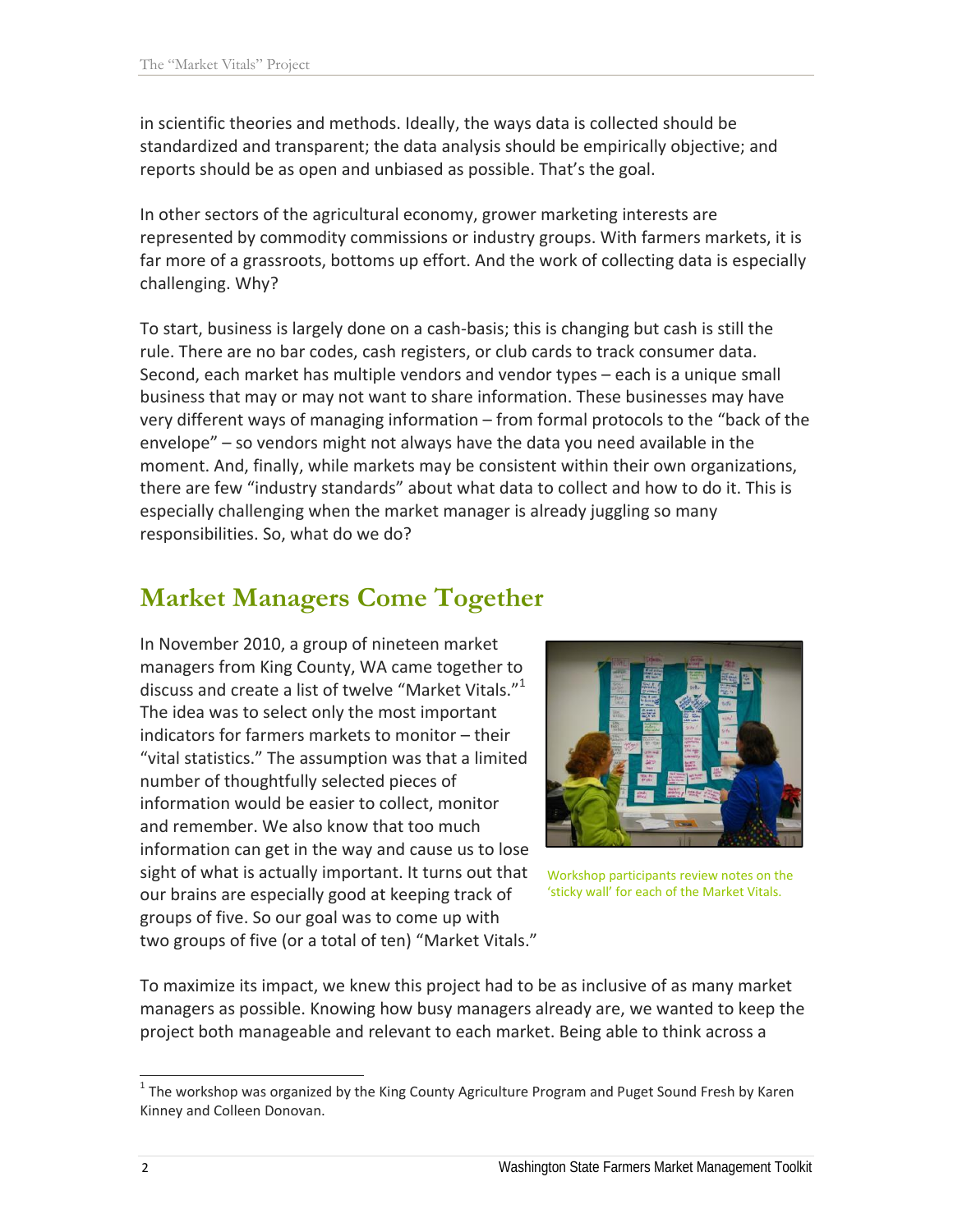county, region or even statewide was also a goal to see how individual markets relate to other markets and to collect information at scales that could be used for policy work, local decision‐making, and planning. We agreed that to be considered a "Market Vital," the data had to meet all three of the below criteria:

- **1. Be realistic for a manager with one market to collect;**
- **2. Be meaningful; and**
- **3. Be able to be aggregated with other farmers markets' data.**

With this plan in mind, the question remained: what are the most important pieces of information to collect? What's the equivalent of a farmers market's pulse, blood pressure, weight, height, age, and cholesterol?

Starting with the experience of all the managers and market organizers at the workshop, we looked at some of the existing tools. The Neighborhood Farmers Market Alliance, for example, shared the "Market Stats" sheet that they complete every year. It includes a column with data for each of their seven Seattle farmers markets and is an excellent example of tracking and reporting market data.

# **The Market Vitals**

Below is each of the twelve "Market Vitals" identified, including a working definition, ideas on how it can be used, and ideas on how to collect it without too much extra wear and tear on the market manager. A ready‐to‐go Excel sheet is in the Tools section.

|                         | <b>MARKET</b><br><b>VITAL</b> | <b>DEFINITION</b><br>per season                                                               | <i>ideas on</i> HOW VITAL<br>CAN BE USED to<br>help markets                                                                                                       | <i>ideas on</i> HOW<br><b>IT CAN BE</b><br><b>COLLECTED</b>                                                               |
|-------------------------|-------------------------------|-----------------------------------------------------------------------------------------------|-------------------------------------------------------------------------------------------------------------------------------------------------------------------|---------------------------------------------------------------------------------------------------------------------------|
| 1                       | <b>Shopper Count</b>          | Total # of visitors, of all<br>ages, who come to market<br>during market hours per<br>season. | Recruiting/informing vendors<br>about customer base; fund-<br>raising; monitoring trends.                                                                         | Clicker method at the<br>entrances or a walk<br>around the market<br>every 30 minutes.<br>The key is to be<br>consistent. |
| $\overline{2}$          | <b>Total Vendor Sales</b>     | Total reported sales from<br>all vendors per season.                                          | WSFMA membership; impact<br>as an "industry;" support for<br>small businesses.                                                                                    | Market day report<br>forms.                                                                                               |
| $\overline{\mathbf{3}}$ | <b>Total Farm Sales</b>       | Total reported sales from<br>farm vendors <sup>+</sup> per season.                            | WSFMA membership;<br>economic impact; impact on<br>WA agriculture; garnering ag<br>support; vendor recruitment;<br>underlines shared values of<br>farmers markets | See above.                                                                                                                |